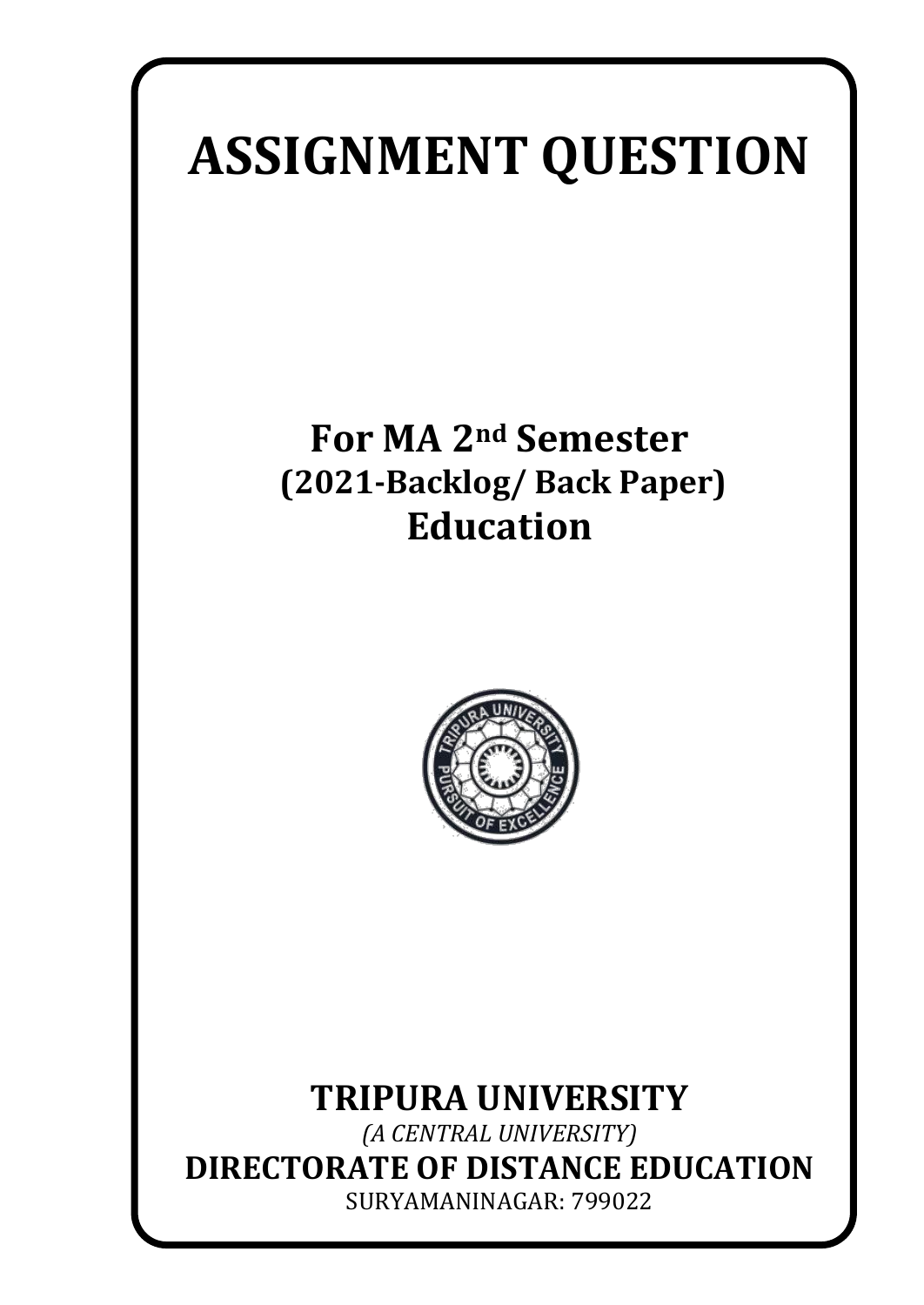

#### **TRIPURA UNIVERSITY**

*(A CENTRAL UNIVERSITY)*

**DIRECTORATE OF DISTANCE EDUCATION**

SURYAMANINAGAR: 799022

*IMPORTANT INSTRUCTIONS FOR WRITITTING AND SUBMITTING OF ASSIGNMENTS*

- 1. Learners are required to prepare 4 (four) Assignments, 1 (one) each from the 4 (four) papers of the concerned subject and submit the same within the due date i.e. **13th February, 2022 and time for submission: 11:00 AM to 04:00 PM (except Wednesday, Thursday & other Holidays).**
- 2. Learners/Students must use only A4 size paper for writing Assignments and tie all pages carefully.
- 3. On the Cover Page, the following information shall have to be provided:

| Name        | Enrolment No.  |  |
|-------------|----------------|--|
| Programme : | Subject        |  |
| Paper       | Assignment No. |  |
| Address     | Contact No.    |  |
|             |                |  |

Signature with Date

- 4. **Students are required to give endnotes and references in the last page of their assignments.**
- 5. While writing an Assignment, a margin of 4 cm should be kept on the left side of each A4 size paper. A gap of 4 cm should also be kept in between two answers.
- 6. Learners/Students are asked to write Assignments in their own hand writing and own language. They shall not print or type any answer.
- 7. Copying directly from course materials is strictly prohibited.
- 8. Copying from the Response Sheets of other Candidates will be treated as adoption of malpractice. Copying from any other source or by any means is strictly prohibited. Any two or more Assignments of two or more students with same contents and written in same language shall be liable to cancellation and the students will be treated as failed for that particular paper (s). Such students shall not be allowed to sit for the Semester End Examination/Year End Examination.
- 9. Each Assignment must be written separately. Students/Learners must not mix up Assignments.
- 10.Worked out Assignments shall have to be submitted in the Assignment Section of the Directorate of Distance Education, Tripura University, Suryamaninagar, Pin-799022, Tripura **Within Due Date i.e. 13th February, 2022 and time for submission: 11:00 AM to 04:00 PM (except Wednesday, Thursday & other Holidays).**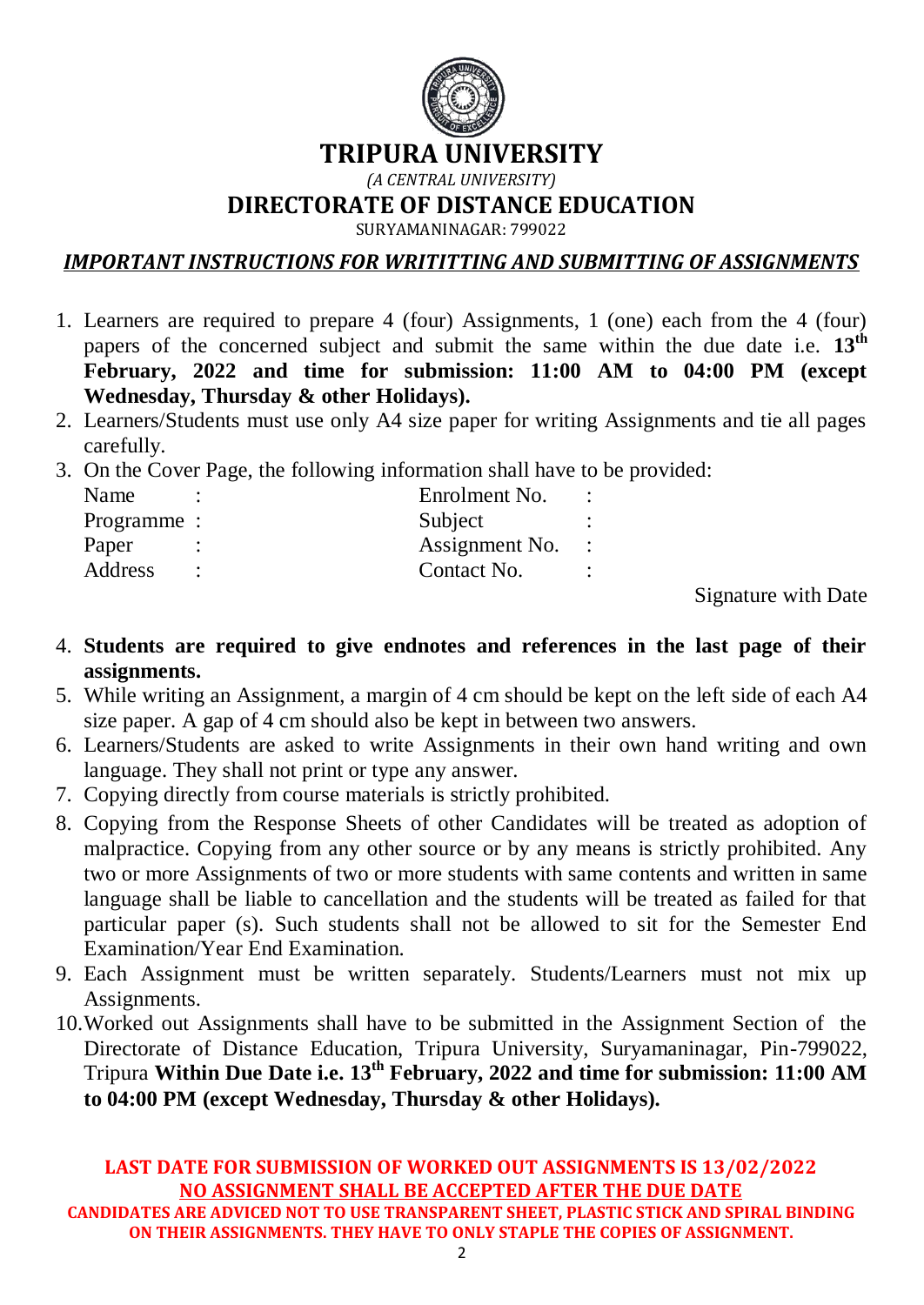

### **MA 2ND SEMESTER PROGRAMME-2021 SUB: EDUCATION; PAPER: EDCN 801C (Methodology of Educational Research) ASSIGNMENT NO-02 FULL MARKS: 30**

#### **Answer any two of the following (within 450 words each): 15x2=30**

- 1) Discuss the meaning and scope of Educational Research.
- 2) Differentiate between fundamental research and applied research.
- 3) Write down the concept of Hypothesis. How can be hypothesis be tested?
- 4) How can research problem be formulated? Explain.
- 5) Discuss the meaning and advantages of secondary source of data.
- 6) Discuss the probability sampling with example.
- 7) How can data sources be classified? Discuss.
- 8) Discuss Questionnaire as a tool of educational research.
- 9) Briefly discuss the advantages and disadvantages of the Interview method.
- 10) What is experimental research? Write in detail its advantages.

**LAST DATE FOR SUBMISSION OF WORKED OUT ASSIGNMENTS IS 13/02/2022 NO ASSIGNMENT SHALL BE ACCEPTED AFTER THE DUE DATE CANDIDATES ARE ADVICED NOT TO USE TRANSPARENT SHEET, PLASTIC STICK AND SPIRAL BINDING ON THEIR ASSIGNMENTS. THEY HAVE TO ONLY STAPLE THE COPIES OF ASSIGNMENT.**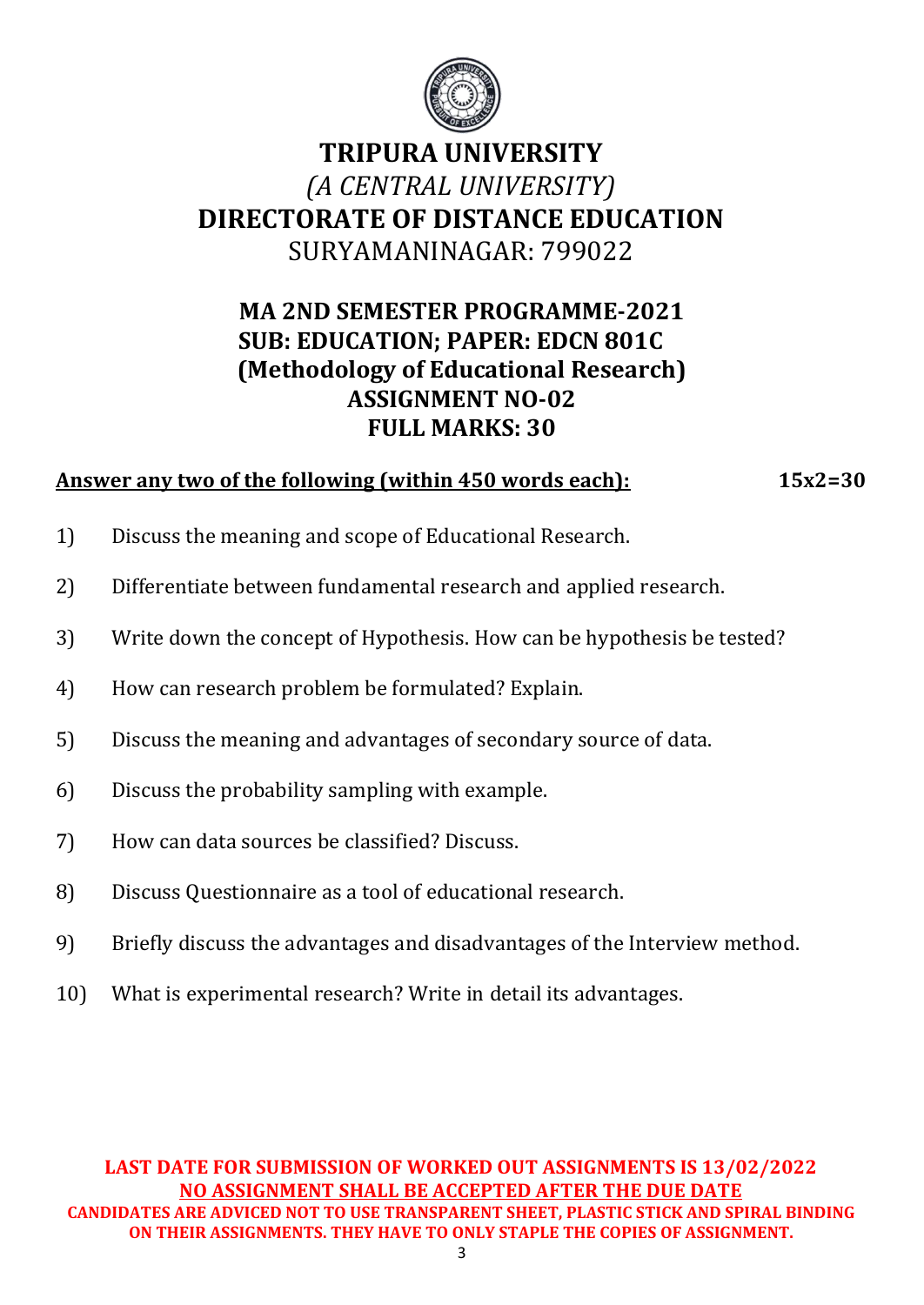

#### **MA 2ND SEMESTER PROGRAMME-2021 SUB: EDUCATION; PAPER: EDCN 802C (Administration and Management) ASSIGNMENT NO-02 FULL MARKS: 30**

#### **Answer any two of the following (within 450 words each): 15x2=30**

- 1) Discuss the steps involved in using System Approach for Curriculum Design.
- 2) Discuss the Decision making process.
- 3) Write down the concept of leadership. Discuss the principles of leadership.
- 4) Describe the various styles of leadership.
- 5) Discuss the importance of Educational Planning.
- 6) Explain the difference between Man Power Planning and Educational Planning.
- 7) Write down the types and objectives of Educational Supervision.
- 8) Discuss in brief supervision as educational leadership.
- 9) Discuss the different methods of Human Resource Development.
- 10) What is Man Power Planning? Compare between Educational Planning and Man Power Planning.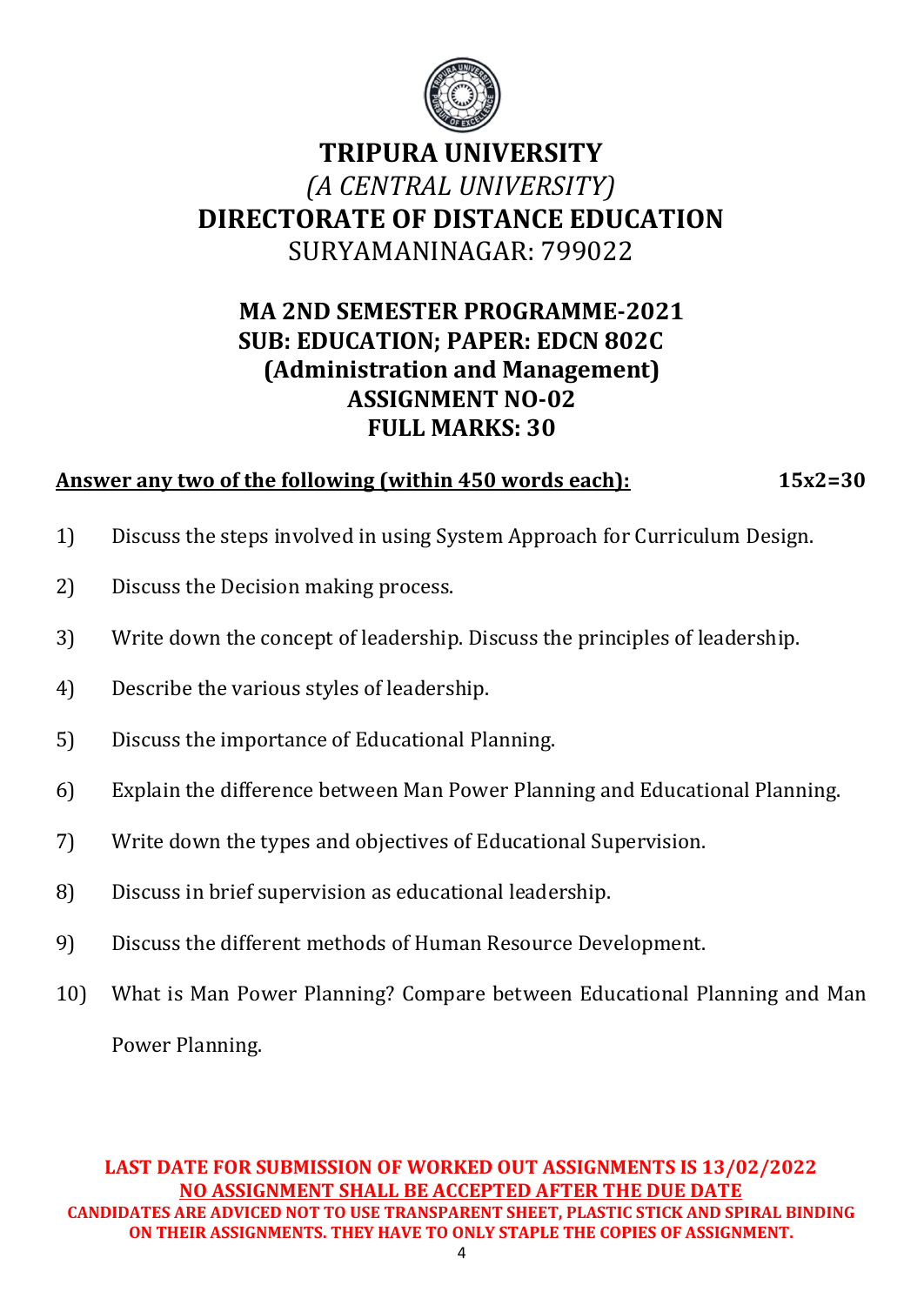

#### **MA 2ND SEMESTER PROGRAMME-2021 SUB: EDUCATION; PAPER: EDCN 803C (Distance Education) ASSIGNMENT NO-02 FULL MARKS: 15**

#### **Answer any two of the following (within 450 words each): 15x1=15**

- 1) Discuss the concept and objectives of Distance Education.
- 2) Discuss the significance of ICT in Distance Education.
- 3) Explain the process of development of student support service.
- 4) What are the stages involved in formative education?
- 5) Discuss the need of counseling in distance education.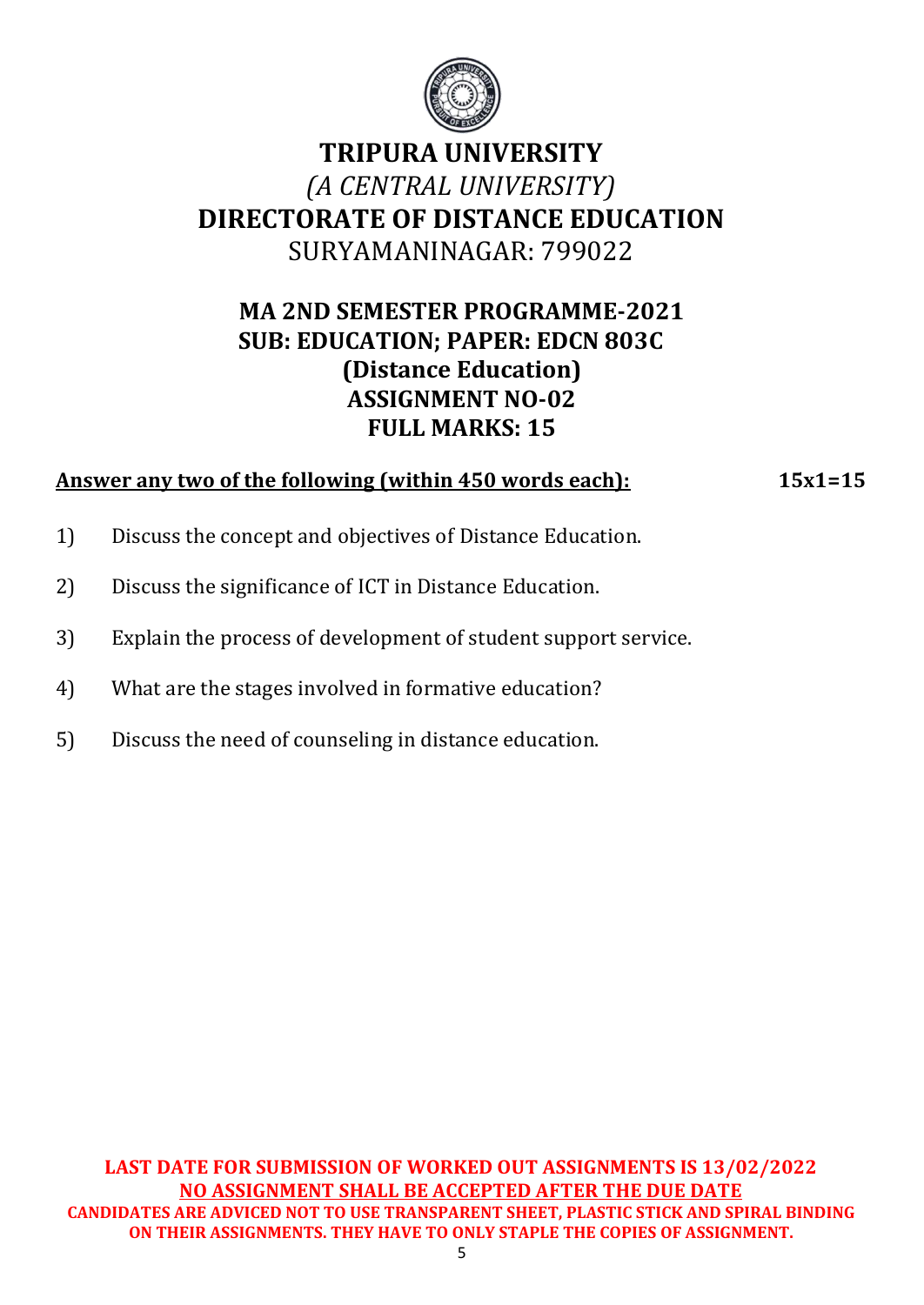

## **MA 2ND SEMESTER PROGRAMME-2021 SUB: EDUCATION; PAPER: EDCN 804E (Measurement and Evaluation in Education) ASSIGNMENT NO-02 FULL MARKS: 30**

#### **Answer any two of the following (within 450 words each): 15x2=30**

- 1) Discuss the importance of Evaluation in Education.
- 2) Explain the role of Teachers in an evaluation programme.
- 3) Discuss the difference between norm reference test and criterion reference test.
- 4) Briefly discuss the different steps for construction of a test.
- 5) Write down the concept of and uses of Question Bank.
- 6) Explain in details about the semester system.
- 7) Discuss the characteristics of normal probability curve.
- 8) What are the measures of central tendency and their uses.
- 9) Discuss the factors which affect the validity of a test.
- 10) What is the concept of Grading? Write down the merits of the Grading System.

**LAST DATE FOR SUBMISSION OF WORKED OUT ASSIGNMENTS IS 13/02/2022 NO ASSIGNMENT SHALL BE ACCEPTED AFTER THE DUE DATE CANDIDATES ARE ADVICED NOT TO USE TRANSPARENT SHEET, PLASTIC STICK AND SPIRAL BINDING ON THEIR ASSIGNMENTS. THEY HAVE TO ONLY STAPLE THE COPIES OF ASSIGNMENT.**